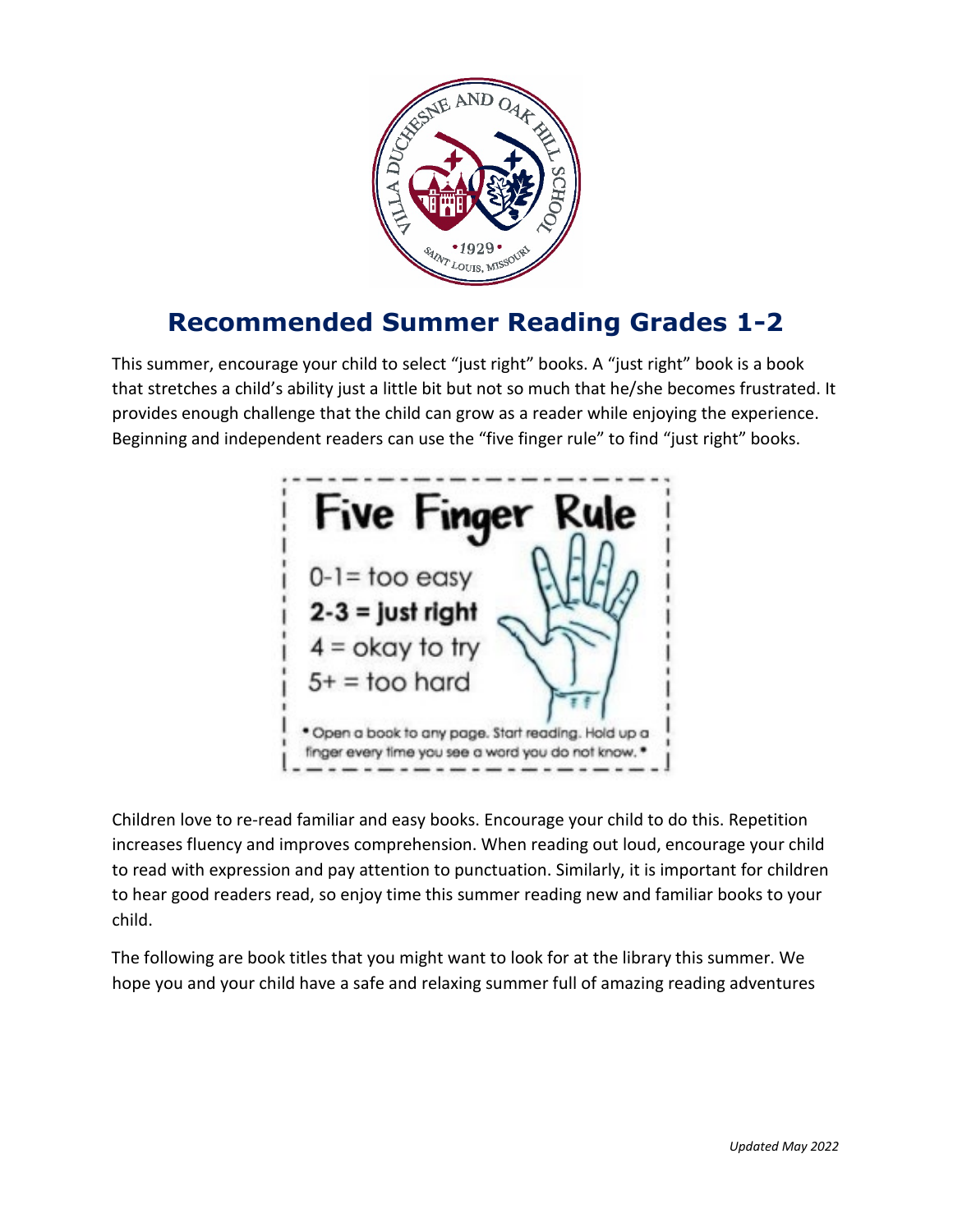| <b>Entering First Grade</b>                          |               |  |
|------------------------------------------------------|---------------|--|
| <b>Title</b>                                         | Author        |  |
| Bob Books, Set 1, Beginning Readers (Levels A and B) |               |  |
| Bob Books, Set 2, Advanced Beginners (Level C)       |               |  |
| Bob Books, Sight Words, Kindergarten (Level C)       |               |  |
| Bob Books, Sight Words, First Grade (Level D)        |               |  |
| Bob Book, Set 3 Advanced Beginners (Level E)         |               |  |
| I See a Cat                                          | P. Meisel     |  |
| Learn to Read With Tug the Pup and Friends (series)  | J. Wood       |  |
| My Baby Elephant                                     | M. Gates      |  |
| Look What I Can Do                                   | J. Aruego     |  |
| Dog's New Coat                                       | M. Nash       |  |
| Have You Seen My Cat                                 | E. Carle      |  |
| Hot Dog                                              | E. Coxe       |  |
| The Little Penguin                                   | M. Gates      |  |
| No Bugs Here                                         | M. Gates      |  |
| Pig and Cat Are Pals                                 | D. Florian    |  |
| We Have a Box                                        | C. Kisloski   |  |
| What Am I? Where Am I?                               | T. Lewin      |  |
| Bake, Mice, Bake!                                    | E. Seltzer    |  |
| Brown Bear, Brown Bear, What Do You See?             | B. Martin Jr. |  |
| Cat Days                                             | A. Andrews    |  |
| Dance, Dance, Dance!                                 | E. Long       |  |
| Dandelions to Eat                                    | M. Gates      |  |
| Field Trip for School Bus (series)                   | M. Crow       |  |
| Go, Otto, Go! (series)                               | D. Milgrim    |  |
| Puppy Mudge (series)                                 | C. Rylant     |  |
| Splat! (series)                                      | M. Mercado    |  |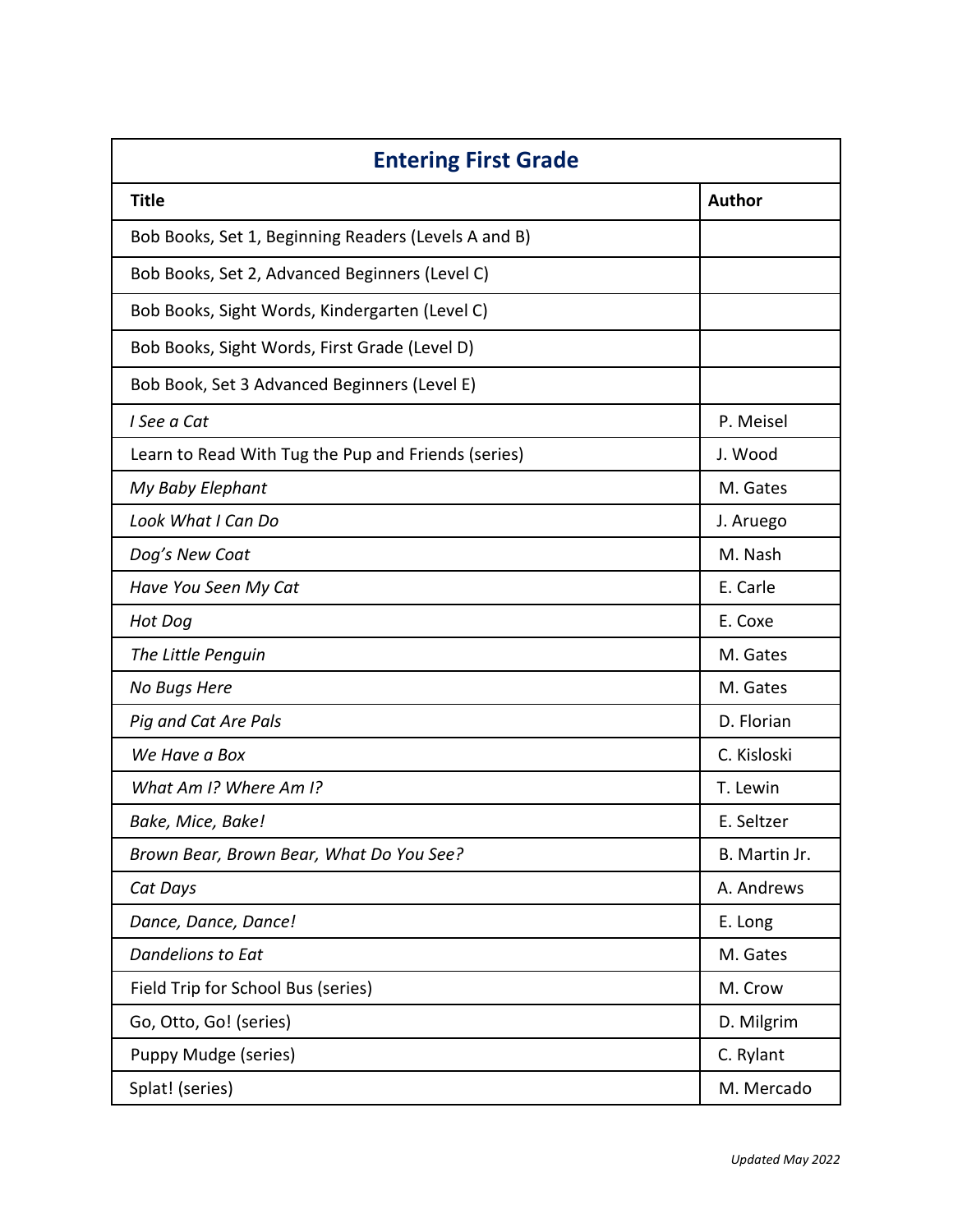| <b>Entering Second Grade</b>                                                                           |               |  |
|--------------------------------------------------------------------------------------------------------|---------------|--|
| <b>Title</b>                                                                                           | <b>Author</b> |  |
| At the End of the Garden                                                                               | P. Dolan      |  |
| Bob Books, Sight Words, First Grade                                                                    |               |  |
| Bob Books, Set 3, Advanced Beginners                                                                   |               |  |
| Bob Books, Set 4, Compound Words (Level F)                                                             |               |  |
| Bob Books, Set 5 Long Words (Level G)                                                                  |               |  |
| Brown Bear, Brown Bear, What Do You See?                                                               | B. Martin Jr. |  |
| Bunny Will Not (series)                                                                                | J. Tharp      |  |
| Biscuit (series)                                                                                       | A. Capucilli  |  |
| Dragon Egg                                                                                             | M. Loehr      |  |
| Duck, Duck, Porcupine (series)                                                                         | M. Mayer      |  |
| Go, Dog, Go!                                                                                           | P.D. Eastman  |  |
| Inside, Outside, Upside Down                                                                           | S. Berenstain |  |
| Let's Get Moving (series)<br>-My First Ballet Class<br>-My First Karate Class<br>-My First Soccer Game | A. Capucilli  |  |
| Up the Tree                                                                                            | M. Gates      |  |
| We Are Twins                                                                                           | L. Driscoll   |  |
| <b>Starting Line Reads (series)</b><br>-Baseball Buzz<br>-Basketball Break<br>-Gymnastics Jump         | B. Joven      |  |
| Hello, Crabby! (series)                                                                                | M. Wiley      |  |
| Hello Hedgehog (series)                                                                                | S. Garton     |  |
| Elephant and Piggie (series)                                                                           | M. Willems    |  |
| <b>Fairylight Friends (series)</b>                                                                     | J. Young      |  |
| Fly Guy (series)                                                                                       | T. Arnold     |  |
| Berenstain Bears (series)                                                                              | S. Berenstain |  |

*Updated May 2022*